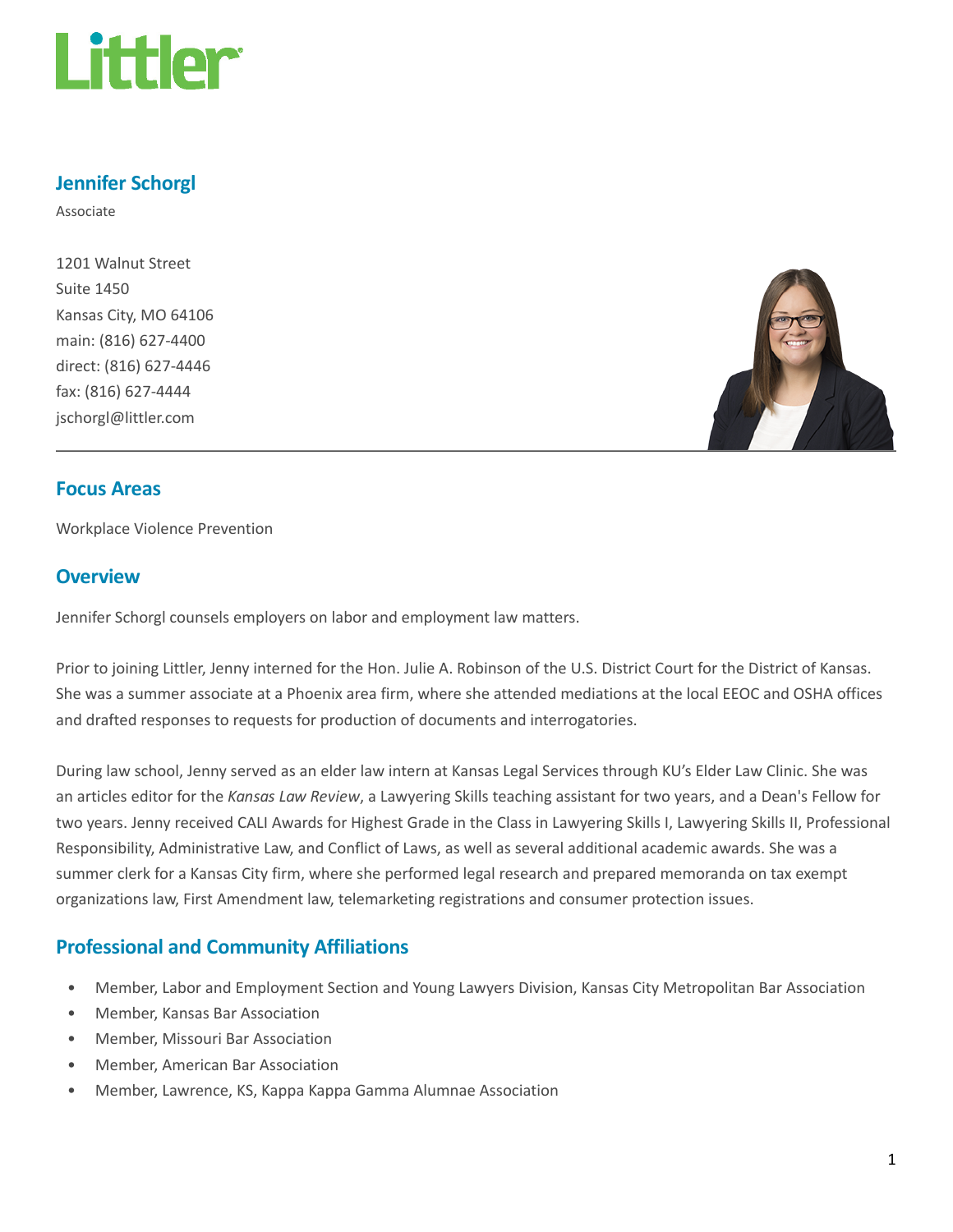# l ittlar

# Recognition

- Order of the Coif
- Recipient, Walter Hiersteiner Outstanding Service Award, University of Kansas School of Law, 2018
- Recipient, Payne and Jones Lawyering Award, University of Kansas School of Law, 2015

## Education

J.D., University of Kansas School of Law, 2018

B.A., Creighton University, 2015, cum laude

# Bar Admissions

Missouri Kansas

# **Courts**

- U.S. District Court, Eastern District of Missouri
- U.S. District Court, Western District of Missouri
- U.S. District Court, District of Kansas

# Publications & Press

## Annual Report on EEOC Developments – Fiscal Year 2021

Littler Report April 26, 2022

# Annual Report on EEOC Developments – Fiscal Year 2020

Littler Report March 1, 2021

#### Kansas "Stay Home" Order – What It Means For Employers Littler ASAP

April 6, 2020

#### What Employers Need to Know About the Newly Issued "Stay Home Missouri" Order and COVID-19 Resources for

Missouri Businesses Littler ASAP April 5, 2020